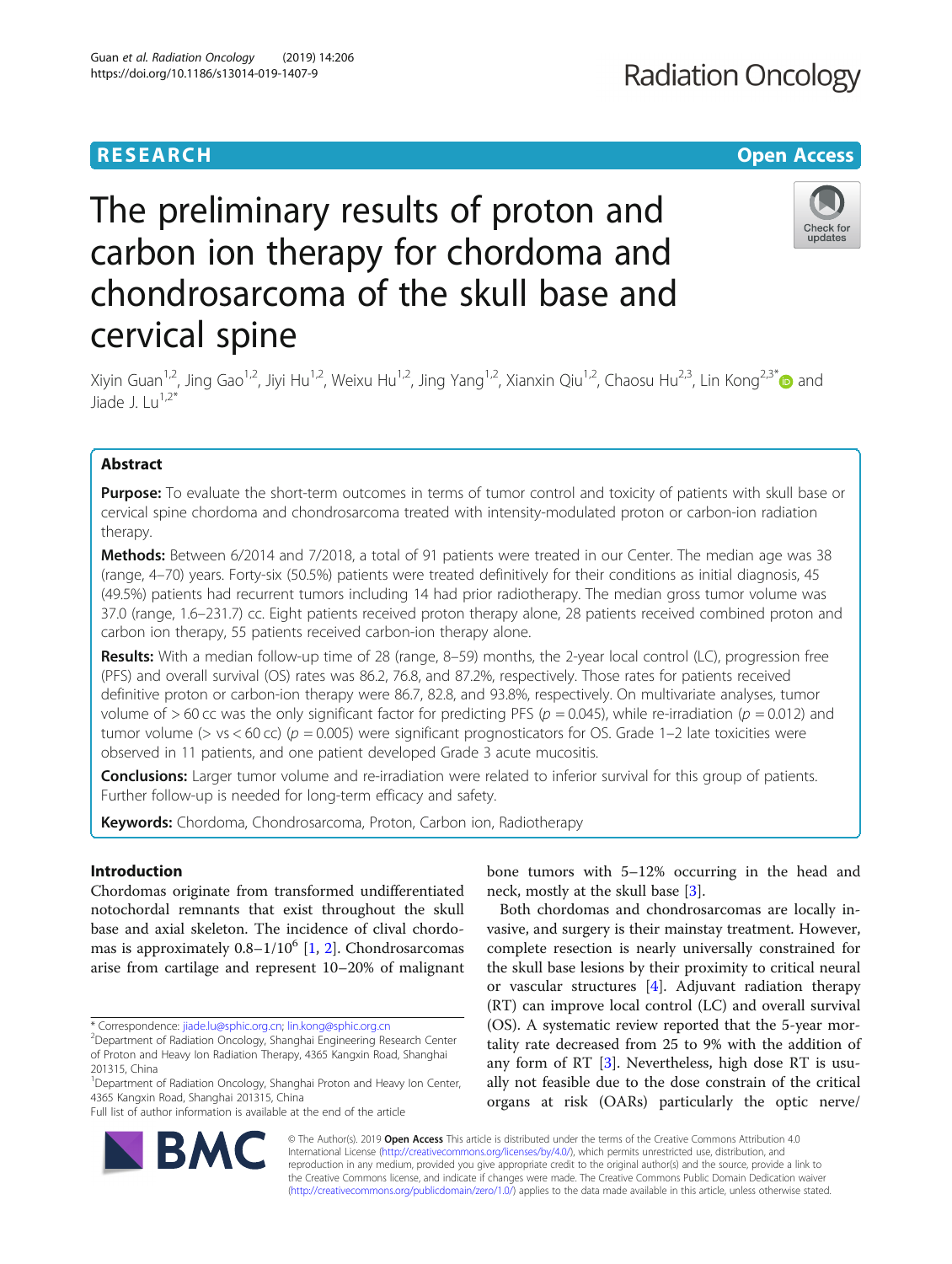chiasm, brain stem, spinal cord, and brain, if conventional photon-based RT technology is used. As such, long-term LC and OS remained suboptimal with the addition of adjuvant RT despite of the relatively indolent behavior of the conditions.

Proton and carbon ion beams have the physical advantage of a finite range in depth with a steep dose fall-off after the Bragg peak. In addition, compared to photon and proton beams, relative biological effectiveness (RBE) calculation results of about 3 for carbon ion beams within the target volume,which may theoretically has the enhanced advantage of biological advantages [\[5\]](#page-8-0). The effectiveness of particle radiation therapy for both chordoma and chondrosarcoma have been reported  $[4, 6]$  $[4, 6]$  $[4, 6]$ . Furthermore, dosimetry studies has confirmed that the use intensity-modulated proton (IMPT) and carbon ion radiotherapy (IMCT) with pencil beam scanning (PBS) technology could improve target volume coverage while minimizing the dose to the surrounding OARs thereby improving the therapeutic ratio for base of skull tumors [\[7\]](#page-8-0).

In this paper, we try to bolster the literature with the results of a group of patients with skull base/cervical spine chordoma and chondrosarcoma treated with IMPT and IMCT at the Shanghai Proton and Heavy Ion Center (SPHIC).

#### Patients and methods

#### Pretreatment evaluation

Patient evaluation included a complete history and physical examination (H&P), complete blood count and electrolyte panel, renal and liver function tests, magnetic resonance imaging (MRI) of the head and neck region (CT was allowed when MRI was contraindicated), positron emission tomography (PET-CT) when appropriate. All cases were discussed in our institutional multidisciplinary tumor clinic for their indication for particle RT prior to registration and inclusion to the tumor registry.

#### Immobilization and registration

All patients were registered and immobilized in the supine position with individualized thermoplastic masks. Planning CT scans without intravenous contrast from the vertex to the inferior margin of the clavicular heads were performed at 1 mm slice thickness. MRI-CT fusion was performed for all patients prior to target volume delineation. The gross tumor volume (GTV) consisted of the gross tumor discovered on clinical examination or imaging studies. We defined CTV-boost as a GTV with a 1–3 mm margin to deliver the prescribed dose to the tumor. The clinical target volume (CTV) included the GTV and suspected subclinical disease based on clinical risk estimation. A maximum of a 5 mm margin was typically added to the CTV for the planning target volume

(PTV) to mitigate potential setup errors and uncertainties in the geometric precision of the dose distribution.

#### Dose prescription and delivery

Doses were measured by Gy-equivalents (GyE) to account for the RBE differences of particle RT as compared to photon-based RT. IMPT and IMCT were delivered with PBS technology. For IMPT plan, as we using conventional fractionation,the dose constraints of the OARs were based on the TD5/5 described by Emami et al. [[8\]](#page-8-0) However, hypo-perfraction of 2.5–3.0GyE was used in IMCT plan. Due to the lack of experience, extra caution must be applied. The critical organs including the optic nerve (D20 < 30 GyE), brain stem (Dmax< 45 GyE), spinal cord (Dmax< 30 GyE), and temporal lobes  $(V40 < 7.66$  cc;  $V50 < 4.66$  cc) were based on previous experience from the National Institute of Radiation Science (NIRS) of Japan [\[9](#page-8-0)]. For patients who were irradiated previously, recovery from previous radiation therapy dose was set at 70% regardless of the latent time be-tween the two courses of RT [[10\]](#page-8-0).

#### Intensity modulated particle radiation therapy

Treatment planning for IMPT or MICT was performed using the Siemens Syngo® treatment planning system (version VC11). The beam arrangement varied depending on the target volume geometry and dose limits to neighboring organs at risk, such as those with prior radiation exposure. Treatments typically consisted of 2–5 beams with a median of 3 fields. Individual factors such as patient positioning reproducibility and/or beam angles were chosen for optimal dosimetry.

Setup accuracy was confirmed with daily orthogonal X-ray using bony landmarks as a reference. Verification CT scans were typically performed on a weekly basis after the second week of the IMCT course to assess any changes in anatomy. Recalculation was required if the coverage of the CTV is substantially altered, based on the assessment of the attending radiation oncologist.

#### Follow-up

All patients were required to adhere to the standardized institutional follow-up protocol. The first follow-up was provided at 4–6 weeks after the completion of particle RT. Patients were then required to be follow-up every 3 months in the first 2 years, every 6 months in the following 3 years, and annually thereafter. A complete H&P examination focused to the head and neck regions, and an enhanced MRI scan of the head and neck area are required at each follow-up. PET-CT, other laboratory, or imaging studies were ordered based on any evidence of metastasis or other concurrent diseases.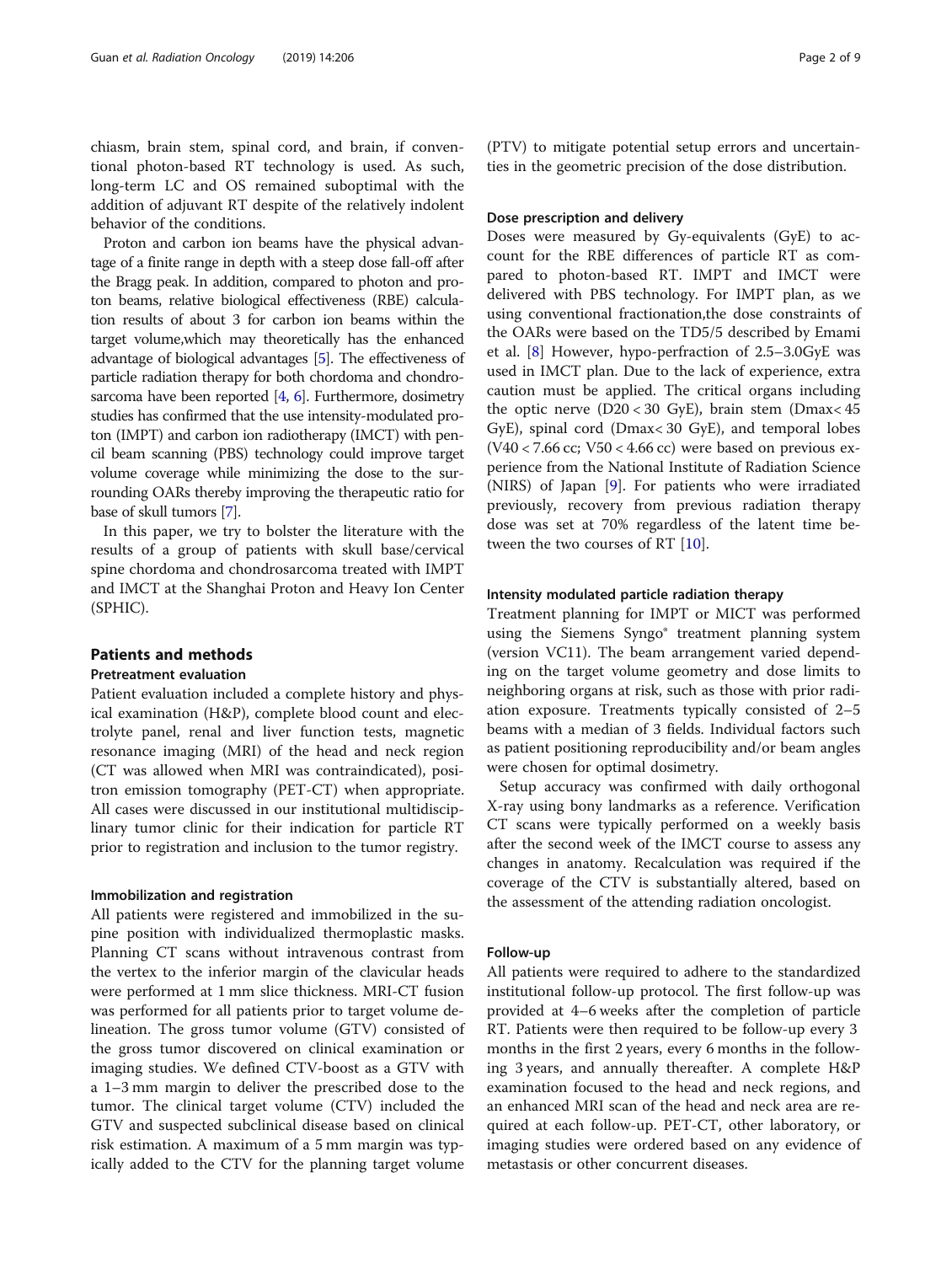#### Data analysis

The duration of survival was calculated from the diagnosis of the current condition (first diagnosis or recurrence), until death or the date of the last follow-up. The time to local, regional, distant failure or progression was measured from the date of any treatment for the current diagnosis until documented treatment failure or progression. Freedom from failure and OS rates were calculated using the Kaplan-Meier method. Tumor response was determined as a maximum response on follow-up MRI according to the RECIST criteria. Log-rank test was used for univariate analysis to compare the differences of the survival probabilities. Multivariate analysis using a Cox regression model was performed to define significant prognostic factors. All analyses were performed in SPSS statistics version 24.0 software package (Chicago, IL USA).

Acute adverse events were scored using the Common Terminology Criteria for Adverse Events (CTC AE) version 4.03, and included the adverse events that occurred during or within 3 months after the initiation of particle RT. Late toxicities were scored using the Radiation Therapy Oncology Group (RTOG) late radiation morbidity scoring system for toxicities observed beginning at 90 days after completion of particle RT.

#### Results

#### Patients and particle RT

Ninety-one consecutive and non-selected patients with cervical and skull base chordomas or chondrosarcomas treated at SPHIC with IMPT or IMCT between 6/2014 and 7/2018 were included in the current analyses. Fourteen (15.4%) patients who had previous photon-based RT (gamma-knife = 7, cyber-knife = 2, or conventional  $RT = 5$ ) received salvage particle treatment. The remaining 77 patients received particle RT with definitive indication, and most were treated in phase 1 (dose escalation) or phase 2 clinical trials or according to our institutional treatment protocol. The characteristics of patients, their conditions, and treatment were detailed in Table 1.

Eight patients received IMPT alone to the standard 70 GyE/35 fractions according to the protocol of the registration trial required by the Chinese FDA. The remaining 69 patients were treated according to our institutional dose escalation schemes: 22 patients received IMRT to 50 GyE/ 25 fractions to CTV 2 plus IMCT boost to the CT-boost to 15~21 GyE/5~8 fractions; 47 patients received 45 GyE/ 15 fractions to the CTV followed to a boost to CTV-boost to the total of 63~69GyE/21~23 fractions.

For the 14 patients who received re-irradiation, 6 received proton RT (50GyE/25 fractions) followed by IMCT boost to 15~18GyE/5~6 fractions, and 8 received 57~69 GyE in 19~23 fractions. The dose/fraction scheme was decided based on the previous RT regimen and the limitation of the OARs.

#### Table 1 Patient characteristics

| Parameter                   |                      | Total $N = 91\%$ |
|-----------------------------|----------------------|------------------|
| Age (years)/ Median (range) |                      | $38(14 - 76)$    |
| Gender                      | Female               | 40(44.0)         |
|                             | Male                 | 51(56.0)         |
| Histology                   | Chordoma             | 77(84.6)         |
|                             | Chondrosarcoma       | 14(15.4)         |
| Tumor site                  | Skull base           | 85(93.4)         |
|                             | Cervical spinal      | 6(6.6)           |
| <b>KPS</b> scores           | 100                  | 26(19.8)         |
|                             | 90                   | 47(51.6)         |
|                             | 80                   | 18(19.8)         |
| GTV/Median (range, cc)      |                      | 37.0(1.6-231.7)  |
|                             | $≤60$ cc             | 62(68.1)         |
|                             | $>60$ cc             | 29(31.9)         |
| Brainstem compression       | No                   | 32(35.2)         |
|                             | Abutment             | 14(15.4)         |
|                             | Yes                  | 45(49.5)         |
| Optic apparatus compression | No.                  | 51(56)           |
|                             | Yes                  | 40(44)           |
| Any compression             | No                   | 22(24.2)         |
|                             | Yes                  | 69(75.8)         |
| Symptom                     | headache             | 45(49.5)         |
|                             | cranial nerve injury | 68(74.7)         |
|                             | endocrine dyscrasia  | 8(8.8)           |
| Recurrent disease           | No                   | 46(50.5)         |
|                             | Yes                  | 45(49.5)         |
| Re-radiotherapy             | No                   | 77(84.6)         |
|                             | Yes                  | 14(15.4)         |
| Number of surgeries         | 1                    | 49(53.8)         |
|                             | $\overline{2}$       | 31(34.1)         |
|                             | $\geq$ 3             | 11(12.1)         |

#### Disease control and survival

With a median follow-up time of 28 (range 8–59) months, 28 developed progression/recurrence and 14 of them had deceased. Among the 14 patients deceased at the time of this analysis: 12 (7 re-irradiated and 5 RT-naïve) patients died of uncontrolled local disease including 9 without reaching the RECIST criteria of disease progression, and 2 additional RT-naïve patients died of liver metastasis and stroke, respectively. The 2-year local control, progress free, and overall survival rates were 86.2, 76.8, and 87.2%, respectively for the entire cohort. The 2-year OS rates for patients after first-time radiation vs. re-irradiation were 93.8 50.3%, respectively (p<0.001). Twenty-eight (28) patients developed progression after the completion of particle RT: 7 experienced local recurrence, 8 had local progression, 1 had metastases to cervical spine, 1 had both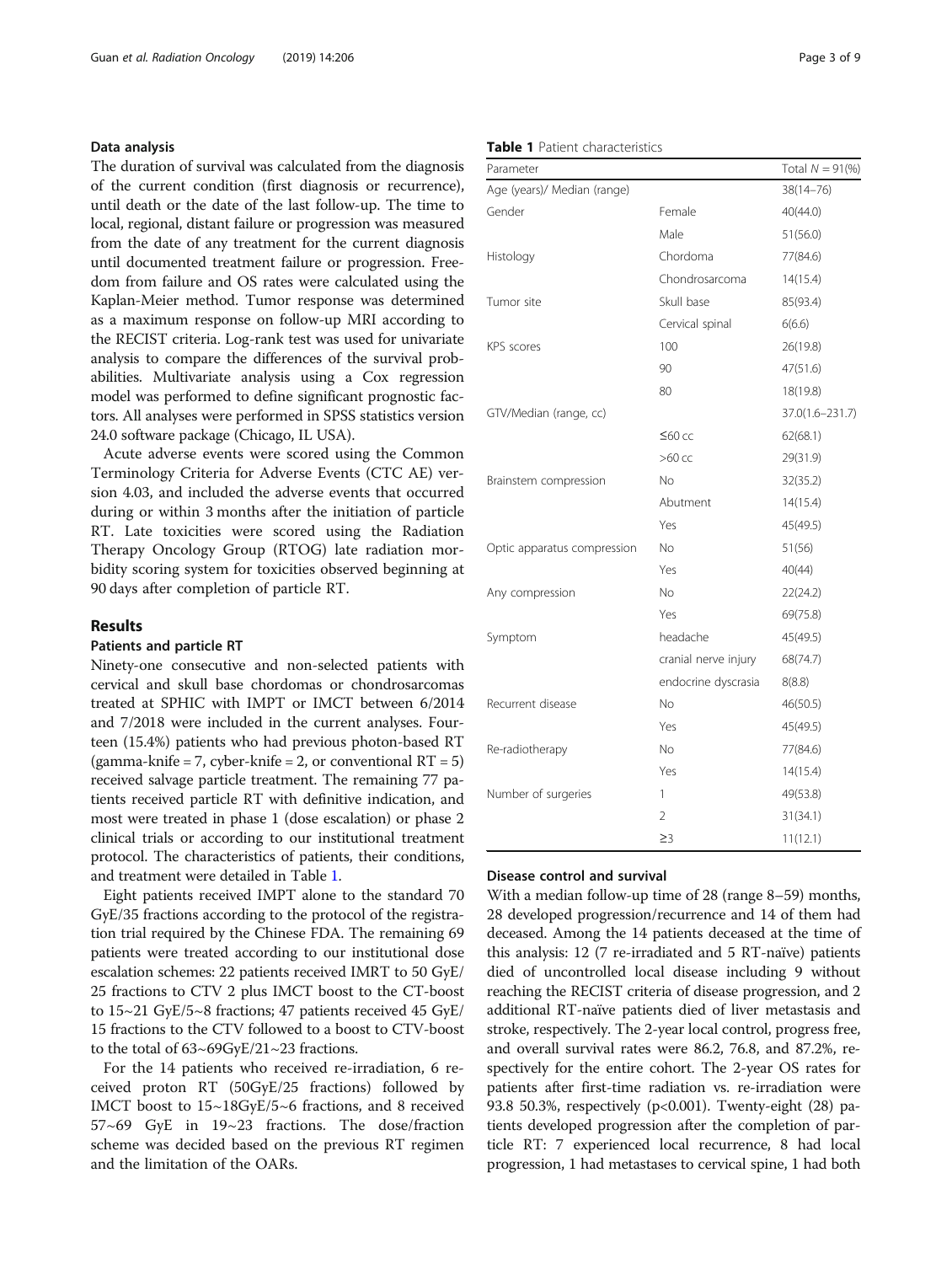local progression and metastasis to cervical spine, 1 had liver metastasis, and 9 had uncontrolled local disease (and died) without reaching the RECIST criteria of disease progression. The median time to progression/recurrence was 20.5 (range, 5–48) months. (Fig. 1).

#### Prognostic factors

Significant predictive factors for OS and PFS (progression free survival) previously reported in the literature for chordoma and chondrosarcoma were assessed in both uni- and multi-variate analyses. Potential prognostic factors included age, gender, KPS, histology, presence of cranial nerve injury, radiological critical organ compression including brainstem or optic apparatus (with vs. without), GTV volume, as well as technology of particle radiotherapy (IMPT, IMCT, and IMPT + IMCT boost), recurrence status (initial vs. recurrent diagnosis), RT status (RT-naïve vs. re-RT), and surgery stutus (1 vs.  $>1$ surgery excluding biopsy).

Univariate analysis showed that KPS ( $p = 0.029$ ), the presence of cranial nerve injury ( $p = 0.011$ ), re-irradiation  $(p = 0.015)$ , GTV volume of > 60 cc  $(p = 0.004)$ , as well as brainstem or optic apparatus compression ( $p = 0.012$ ) were significant negative prognosticators for PFS. And KPS ( $p = 0.008$ ), the presence of cranial nerve injury ( $p =$ 0.043), re-irradiation (p<0.001), GTV volume of  $>60$  cc (p<0.001), as well as brainstem or optic apparatus compression ( $p = 0.048$ ) were also significant negative prognosticators for OS. (Table [2](#page-4-0), Fig. [2\)](#page-5-0).

On multivariate analyses, GTV volume of  $>60$  cc (p = 0.045) was a significant prognosticator for PFS (Table [4](#page-6-0)), while GTV volume of  $>60 \text{ cc } (p = 0.012)$  and reirradiation ( $p = 0.005$ ) were significant prognosticator for OS (Table [3](#page-6-0) and Table [4](#page-6-0)).

#### Adverse effects

A total of 25 (27.5%) patients developed Grade 1–2 oral mucositis, including 10 (11.9%) Grade 2 mucositis. Only one patient developed Grade 3 acute mucositis. Eight (20.2%) patients experienced grade 1 skin reaction and 9 (9.9%) with focal hair loss. Other acute toxicities included grade 1 myelosuppression in 6 patients, and grade 1 hearing loss in 5 patients.

Late toxicities of grade 1 or 2 were observed in 19 patients: 9 with hearing loss, 5 with xerostomia, 1 with dysphagia, another with reduced prolactin, and 3 with unilateral white matter changes in the temporal lobe (1 also experienced memory loss). No patient experienced severe toxicities of grade 3 or above.

#### **Discussion**

The present study reported the first 91 consecutive and non-selected patients with skull base or cervical spine chordoma and chondrosarcoma patients treated with



proton and/or carbon ion therapy at the Shanghai Proton and Heavy Ion Center. A substantial portion of patients presented with locally recurrent disease after surgery or surgery followed by photon radiotherapy. We have discovered that the 2-year os for radiation naïve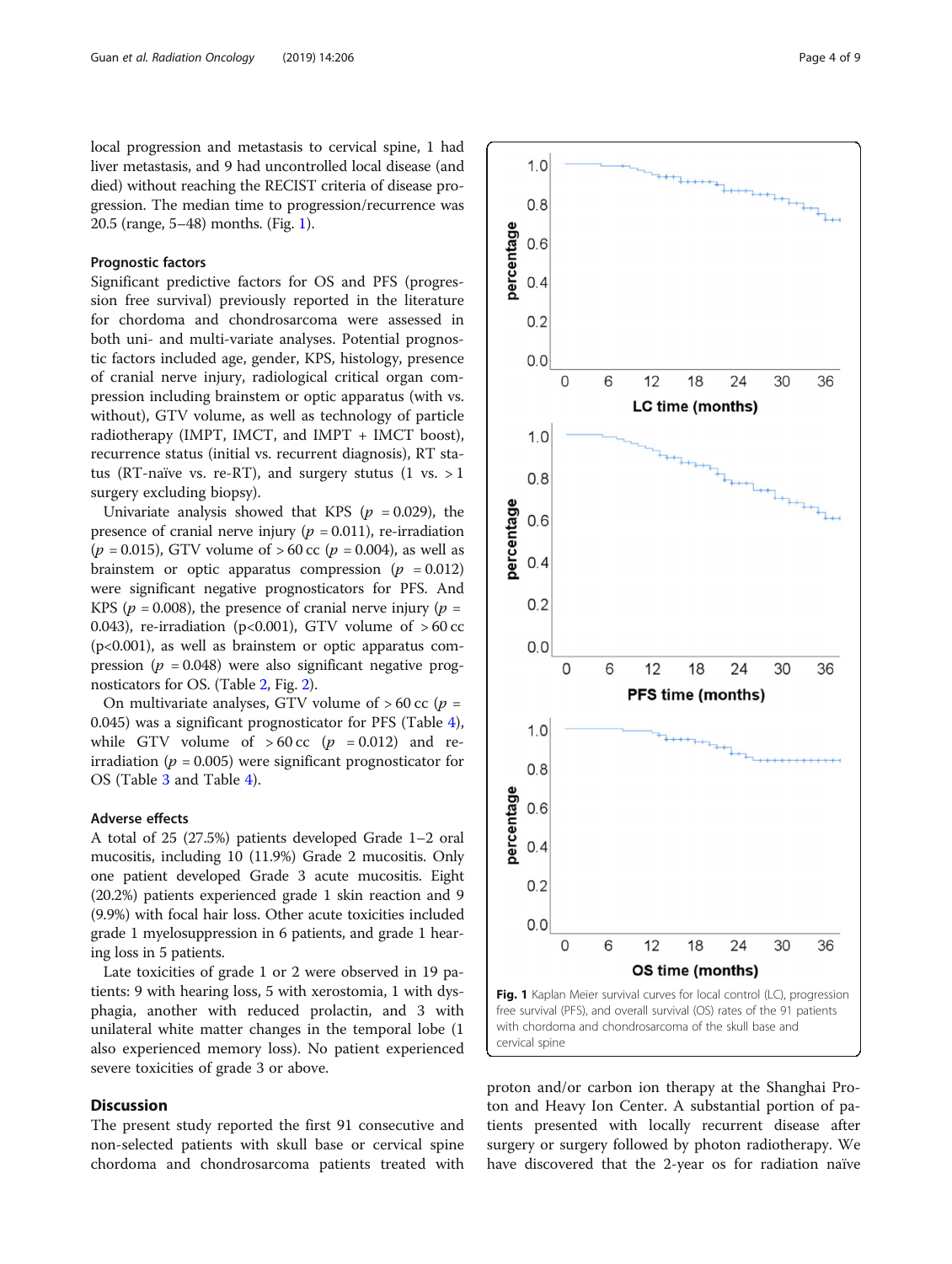<span id="page-4-0"></span>

|  |  | Table 2 Univariate analysis of risk factors for progression free survival (PFS) and overall survival (OS) in 91 patients |
|--|--|--------------------------------------------------------------------------------------------------------------------------|
|--|--|--------------------------------------------------------------------------------------------------------------------------|

| Prognostic factors         |                | 2-year PFS (%) [95% CI] | $P$ value | 2-year OS (%) [95% CI] | P value |
|----------------------------|----------------|-------------------------|-----------|------------------------|---------|
| Age (yeaars)               | $\leq 38$      | 64.1(7.5)               | 0.142     | 81.8(6.3)              | 0.130   |
|                            | $>38$          | 89.6(5.0)               |           | 92.5(4.3)              |         |
| Gender                     | Female         | 82.8(6.6)               | 0.513     | 88.9(5.3)              | 0.686   |
|                            | Male           | 72.7(6.5)               |           | 86.5(5.2)              |         |
| <b>KPS</b>                 | $\geq 90$      | 80.1(4.8)               | 0.029     | 90.8(3.6)              | 0.008   |
|                            | 80             | 53.0(15.5)              |           | 59.7(15.9)             |         |
| Critical organ compression | Yes            | 71.1(5.8)               | 0.012     | 83.4(4.9)              | 0.048   |
|                            | No             | 95.7(4.3)               |           | 100                    |         |
| Cranial nerve injury       | Yes            | 71.4(5.8)               | 0.011     | 83.5(4.8)              | 0.043   |
|                            | No             | 95.7(4.3)               |           | 100                    |         |
| Histology                  | Chordoma       | 73.5(5.5)               | 0.132     | 85.9(4.4)              | 0.340   |
|                            | Chondrosarcoma | 92.9(6.9)               |           | 92.9(6.9)              |         |
| GTV                        | $≤60$ cc       | 84.9(5.0)               | 0.004     | 93.9(3.4)              | < 0.001 |
|                            | $>60$ cc       | 59.7(9.5)               |           | 73.2(8.8)              |         |
| Recurrent disease          | Yes            | 73.8(6.9)               | 0.828     | 82.7(6.0)              | 0.260   |
|                            | No             | 80.4(6.4)               |           | 92.5(4.2)              |         |
| Re-radiotherapy            | Yes            | 41.3(15.7)              | 0.015     | 50.3(15.5)             | < 0.001 |
|                            | No             | 82.8(4.6)               |           | 93.8(3.0)              |         |
| Surgery times              | 1              | 81.1(6.1)               | 0.609     | 87.7(5.2)              | 0.654   |
|                            | $\geq$ 2       | 71.5(7.3)               |           | 86.3(5.7)              |         |
| <b>RT</b>                  | Proton         | 100                     | 0.69      | 100                    | 0.489   |
|                            | Proton+carbon  | 74.2(8.4)               |           | 84.6(7.1)              |         |
|                            | Carbon         | 75.6(6.3)               |           | 87.3(5.1)              |         |

patients was 93.8%, significantly better than 50.3% of those who failed prior photon radiation. Furthermore, tumor volume  $($  > vs.  $< 60 \text{ cc}$ ) was a significant prognosticator for PFS, and re-irradiation and tumor volume were significant prognosticators for os.

Chordomas and chondrosarcomas are rare malignancies that present multiple management challenges because of their proximity to vital structures and relative resistance to chemotherapy and radiotherapy. Both conditions are highly locally invasive and usually occur near critical organs especially the central nervous system (CNS), thus those occurs in the head and neck are often amalgamated because of similar clinical presentation, radiologic finding, anatomic location, and treatment. Maximal safe resection combined with adjuvant RT is a key component of successful management of cervical and skull base chordoma and chondrosarcoma. However, even by experienced teams, the complete resection rate in published studies has ranged from 0 to 60%. In a study of 159 skull base chondrosarcoma patients reported by Feuvret et al. [[11](#page-8-0)], the complete resection rate was only 8.2%. Gay et al. [\[12\]](#page-8-0) attempted radical surgery for this condition. However, only 60% could undergo surgery and 30% experienced cerebrospinal fluid leakage.

Therefore, adjuvant RT is considered necessary for most if not all patients, and could improve local control especially for patients with residual disease after surgery [[3\]](#page-8-0).

Because of their radio-resistance, high doses are needed for successful local control for chordomas and chondrosarcomas. However, the doses/fractions at 70– 74 GyE (1.8-2GyE) or 60.8–67.6 GyE (hypo-fractionation at 3–4.2 GyE) that is considered minimum efficacious doses for local control are difficult to achieve with photon-based RT  $[6, 13, 14]$  $[6, 13, 14]$  $[6, 13, 14]$  $[6, 13, 14]$  $[6, 13, 14]$  $[6, 13, 14]$ . Particle RT is featured with its far superior physical properties and enables more focused dose delivery to the tumor volumes thereby improves therapeutic ratio especially for tumors positioned near critical OARs. In addition, carbon-ion beam has higher linear-energy transfer (LET) and may inflict higher relative biological effectiveness [\[5](#page-8-0)]. As such, proton or carbon-ion RT is more superior RT technique for skull base tumors that requires high-dose irradiation. The outcomes after proton RT had been reported in numerous retrospective studies. The 5-year OS rates ranged between 67%~ 81%, and those of LC rates ranged between 46%~ 81% [\[15](#page-8-0)]. Schulz-Ertner et al. of the Heidelberg Ion Therapy Center (HIT) reported their experience of skull base chordomas using the median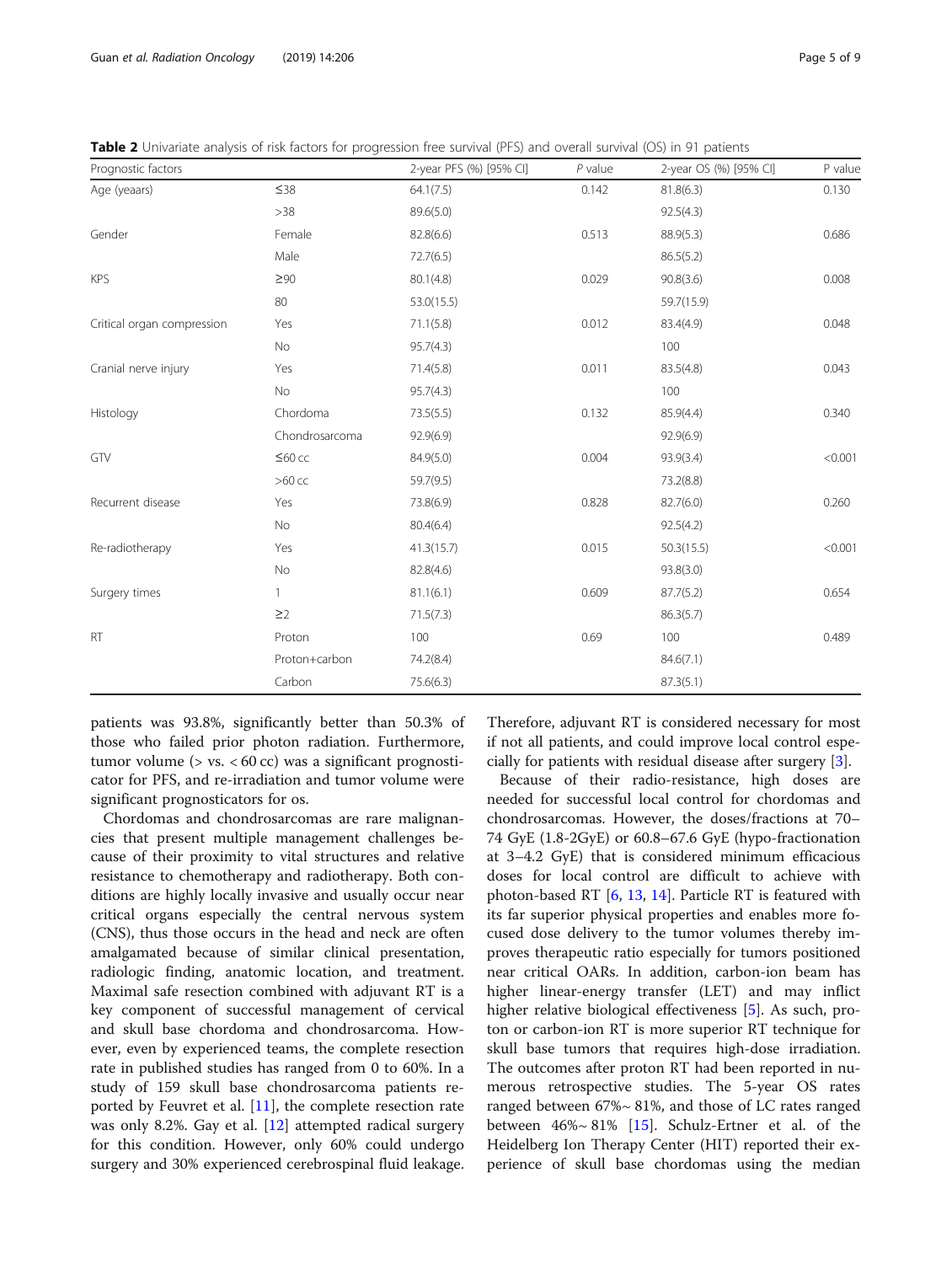<span id="page-5-0"></span>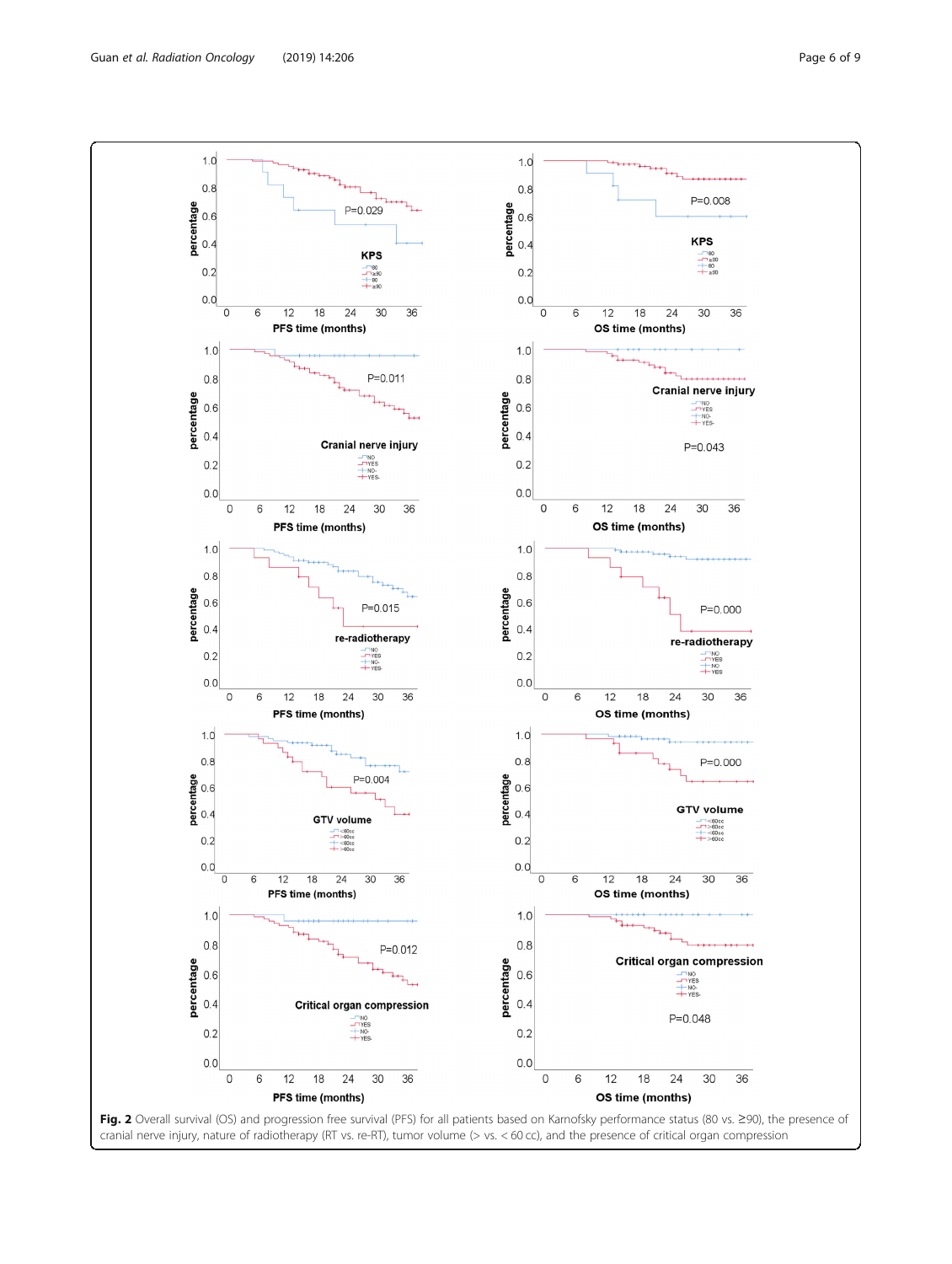|                            | B       | <b>SE</b> | Wald  | df | significance | Exp(B) |
|----------------------------|---------|-----------|-------|----|--------------|--------|
| <b>KPS</b>                 | $-.031$ | .058      | .273  |    | .601         | .970   |
| Critical organ compression | 1.522   | 1.058     | 2.070 |    | .150         | 4.582  |
| Cranial nerve injury       | 1.312   | 1.064     | 1.520 |    | .218         | 3.714  |
| Histology                  | $-.380$ | .762      | .249  |    | .618         | .684   |
| Tumor volume               | 1.037   | .517      | 4.030 |    | .045         | 2.822  |
| Recurrent disease          | $-.927$ | .631      | 2.162 |    | .141         | .396   |
| Re-radiotherapy            | .774    | .553      | 1.956 |    | .162         | 2.168  |
| Surgery                    | $-.076$ | .574      | .018  |    | .895         | .927   |

<span id="page-6-0"></span>Table 3 Multivariate analysis of risk factors for progression free survival (PFS)

carbon ion dose of 60 GyE in 20 fractions [\[16,](#page-8-0) [17](#page-8-0)]. The 3-year OS and LC rates were 80.6 and 91.8%, respectively. In a phase I/II dose escalation study from the NIRS of Japan with a total dose of 48.0, 52.8, 57.6, and 60.8 GyE in 16 fractions, Mizoe et al. reported that 60.8 GyE/ 16 fractions of carbon ion radiotherapy provided the best local control (at 100%) at 5 years [[18](#page-8-0)]. Cautions must be applied when comparing the outcomes using different beam types or carbon ion therapy using different biological models. In the current study, we analyzed our patients treated at different dosage schemes of proton and or carbon ion therapy mostly according to our trial protocols. Findings at 2-years for RT-naïve patients were similar to data reported in previous literatures: the OS and LPFS rates were  $\sim$  94% and  $\sim$  83%, respectively, which are significantly better than those after salvage particle radiotherapy. In addition, we didn't find any significant differences between any kinds of particle therapy or the dosage levels for local control or overall survival due to, at least in part, relatively high RBE doses used and relatively short follow-up.

The size of GTV is the most frequently reported prognostic factor for local control or OS in patients with skull base chordomas and chondrosarcomas [[6](#page-8-0), [19\]](#page-8-0). McDonald et al. reported postoperative GTV had a statistically significant association with LC on multivariate analysis, whereas preoperative GTV had no apparent association with outcomes [\[20\]](#page-8-0). This supports a strategy of maximal resection

prior to adjuvant RT. Unfortunately, the extent of surgery is usually limited by risk of severe neurological morbidities. GTV with cut points from 20 to 110 cc were used to report its association with the outcomes  $[4, 6, 19, 20]$  $[4, 6, 19, 20]$  $[4, 6, 19, 20]$  $[4, 6, 19, 20]$  $[4, 6, 19, 20]$  $[4, 6, 19, 20]$  $[4, 6, 19, 20]$  $[4, 6, 19, 20]$   $[21, 22]$  $[21, 22]$  $[21, 22]$  $[21, 22]$ , and GTV > 25 mL was mostly reported as the negative factor for local control [[4](#page-8-0), [6](#page-8-0)]. As the majority of patients in our series presented with locally advanced diseases, a higher tumor volume (i.e., > 60 CC) was found to be the cut off for predicting both OS and PFS. The high proportion of patients with more advanced disease in our cohort could be the reason, at least in part, for the slightly inferior LC rate in our study. For tumors with large volumes, especially when compression of CNS is evident, a portion of the tumor may be under dosed in order to meet constraints to critical OARs such as optic nerves or brainstem. Optic apparatus or brainstem compression was identified as a prognostic factor for patient's outcome in the univariate analyses of our study. Our finding echoed the series previously reported. Weber et al. [[23](#page-8-0)] reported the 7-year OS rates of 73.7 and 90.3% for patient with or without optic apparatus or brainstem compression, respectively  $(P =$ 0.025). Hug et al. [\[4](#page-8-0)] reported the local control rate for patients with or without brainstem involvement were 53 and 94%, respectively ( $p = 0.04$ ). Our results also demonstrated that the presence of cranial nerve injury was a significant negative prognosticator in the univariate analysis. However, compression of the critical structures of the central nervous system was not shown to be significant in our

**Table 4** Multivariate analysis of risk factors for overall survival (OS)

|                            | B        | <b>SE</b> | Wald  | df | significance | Exp(B)     |
|----------------------------|----------|-----------|-------|----|--------------|------------|
| <b>KPS</b>                 | .003     | .077      | .002  |    | .967         | 1.003      |
| Critical organ compression | 11.162   | 195.729   | .003  |    | .955         | 70,401.455 |
| Cranial nerve injury       | 11.376   | 321.728   | .001  |    | .972         | 87,178.423 |
| Histology                  | .500     | 1.105     | .205  |    | .651         | 1.649      |
| Tumor volume               | 2.081    | .824      | 6.372 |    | .012         | 8.013      |
| Recurrent disease          | $-1.116$ | 1.034     | 1.166 |    | .280         | .327       |
| Re-radiotherapy            | 2.376    | .840      | 7.993 |    | .005         | 10.759     |
| Surgery                    | $-.896$  | .811      | .220  |    | .269         | .408       |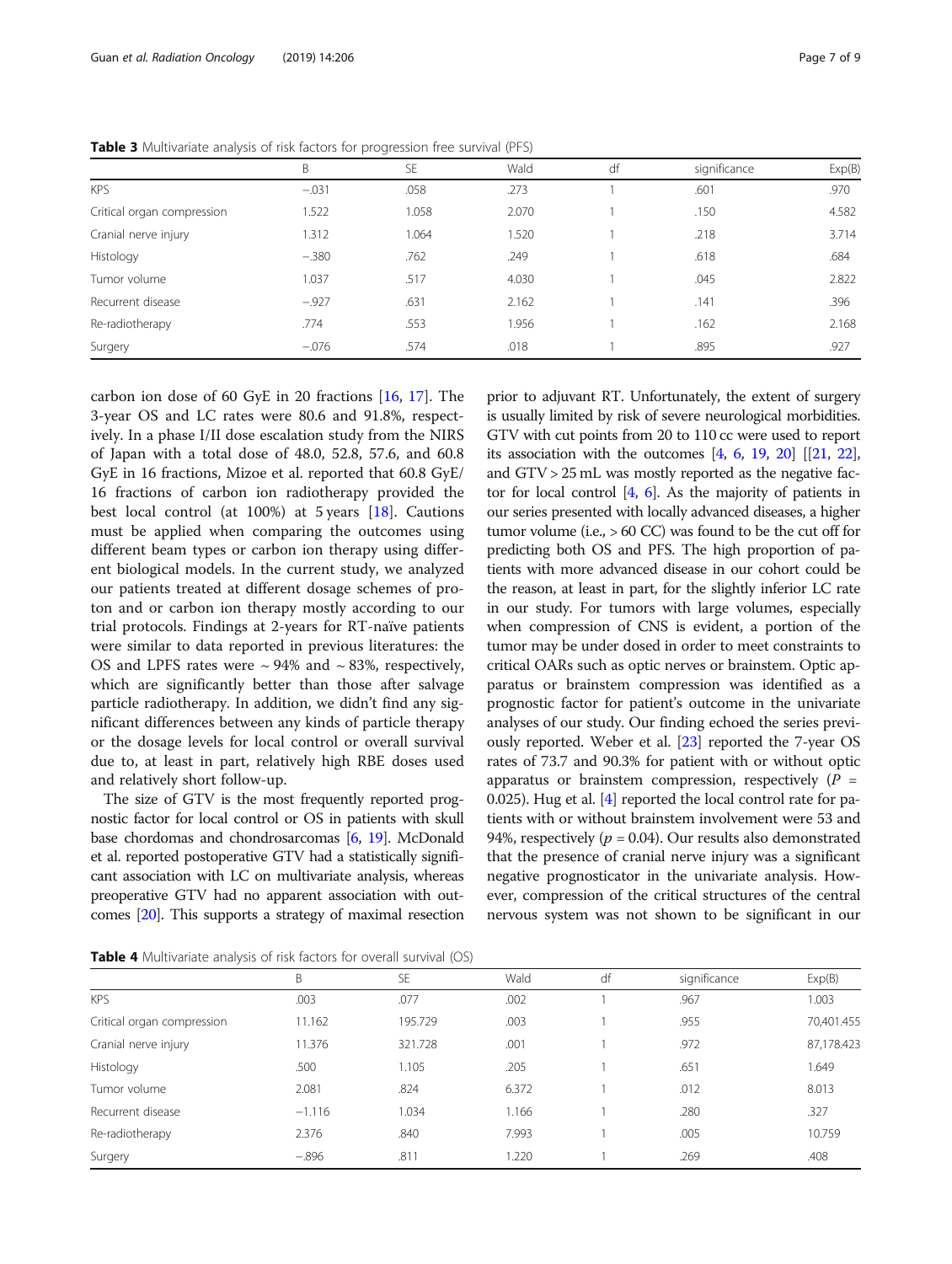multi-various as significant factors, because most of the compressions were presented in patients with larger GTV.

One feature of our study was that close to 50% of patients presented with recurrent disease after surgery with or without prior adjuvant photon RT. Patients with locally recurrent chordoma and chondrosarcoma represent a significant clinical challenge, with few promising treatment options and few articles reported the results of these disease [\[24\]](#page-8-0). Surgical re-resection provides a transient benefit only for most patients. Fagundes et al. reported on 49 patients who received salvage therapy for local relapse of chordomas of the base of skull or cervical spine [[25](#page-8-0)]. The 2-year OS rates after salvage therapy was 63%. In our study, 45 of the 91 patients (49.5%) presented as recurrent tumors, 44 (46.2%) had 2 or more surgeries, and 14 (15.4%) failed previous photon-based RT. In addition, all patients received R2 resection. The 2-year OS was 80.7% for this sub-group of patients. Although we didn't find significant differences in PFS and OS between recurrent and primary tumors, patients who failed previous course of RT had significantly worse outcomes. Similar findings were demonstrated in the experience from M.D. Anderson Cancer Center. Holliday et al. reported that in 19 patients with spinal chordomas and chondrosarcomas, those who received proton RT at initial presentation had a local control rate of 80%, as compared with 46% in those who were treated at the time of recurrence [[26\]](#page-8-0). Indelicato et al. [[27](#page-8-0)] reported the similar results of 51 patients with spinal chordoma, and the 4-year LC rate after initial radiotherapy was 71% versus 19% for those irradiated for recurrence. McDonald et al. [\[28\]](#page-8-0) reported 16 chordoma patients treated with a median re-irradiation dose of 75.6 GyE proton therapy, and the 2-year OS rate was 80%. However, higher dosage of re-irradiation led to more toxicity, and the 2-year estimate grade 3 and 4 late toxicity was as high as 19%. Re-irradiation would certainly increase the risk to OARs for radiation-induced toxicities. The concerns of overdosing brainstem, spinal cord, or optic apparatus constrained the doses of second course of RT. It is difficult to derive clear guidelines for normal tissue dose constraints in the setting of re-irradiation, given the numerous factors involved that may influence organ tolerance.

Although we presented the largest series of skull base/ cervical chordoma and chondrosarcoma treated mainly with IMCT component, and most patients were treated in a prospective manor, a number of pitfalls need to be discussed. First, the patient composition of our series is relatively heterogenic, and recurrent disease consisted close to 50% of patients. Treatments received prior to our proton and carbon-ion RT were also mixed. Second, the followup time of 2 years for the entire cohort was short, although such a time frame maybe sufficient for recurrent diseases received salvage treatment for short-term outcomes. Further follow-up is surely necessary to assess the

durability of disease control and to monitor for additional particle RT-induced late toxicities. In addition, chordoma seemed to have a suboptimal outcome compared to chondrosarcoma in reported literatures [\[6](#page-8-0), [23](#page-8-0)]; however, there was no significant survival difference in our study due to, at least in part, the limited patient number for chondrosarcomas and short follow-up time. Third, most of our patients were treated in prospective phase 1 and 2 trials. For those received dose-escalating schemes, different dose and combination of beams were used. Nevertheless, the biological equivalent doses are considered sufficient even at the lower levels in phase 1 trials based on historical data.

#### Conclusions

Proton and/or carbon ion therapy was effective and safe for patients with skull base or cervical spine chordoma and chondrosarcoma. Larger tumor volume (> 60 cc) and re-irradiation were significant prognostic factors and predicts inferior survival. Further follow-up is needed for long-term efficacy and safety.

#### Abbreviations

CNS: central nervous system; CTC AE: the Common Terminology Criteria for Adverse Events; CTV: clinical target volume; GTV: gross tumor volume; HIT: Heidelberg Ion Therapy Center; IMCT: intensity-modulated carbon ion radiotherapy; IMPT: intensity-modulated proton therapy; LC: local control; LET: linear-energy transfer; MRI: magnetic resonance imaging; OARs: organs at risk; OS: overall survival; PBS: pencil beam scanning; PET-CT: positron emission tomography; PFS: progression free survival; PTV: planning target volume; RBE: relative biological effectiveness; RTOG: the Radiation Therapy Oncology Group; SPHIC: Shanghai Proton and Heavy Ion Center

#### Acknowledgements

We acknowledge the work of colleagues in the department of Radiation Oncology, Shanghai Proton and Heavy Ion Center related to this article.

#### Role of the funding source

All the grant sponsors had no involvement in the study design, data analysis, preparation, or writing of this manuscript.

#### Authors' contributions

Lin Kong, Jiade J. Lu developed the study design and coordination, and helped to review the manuscript, Xiyin Guan carried out the data collection and the statistical analysis, and drafted the manuscript, Jing Gao, Jiyin Hu, Weixu Hu, Jing Yang, Xianxin Qiu and Chaosu Hu recruit patients and provide patients care. All authors read and approved the final manuscript.

#### Funding

Funding from Science and Technology Commission of Shanghai Municipality (Project No. 19411951000), Join Breakthrough Project for New Frontier Technologies of the Shanghai Hospital Development Center (project no. SHDC12016120) and Shanghai Sailing Program (project no.15YF1411300) are gratefully acknowledged.

#### Availability of data and materials

The datasets used and analyzed during the current study are available from the corresponding author on reasonable request.

#### Ethics approval and consent to participate

The retrospective study was approved by the Ethical Review Board of Shanghai Proton and Heavy Ion Center, and written informed consent could be obtained from all patients prior to inclusion into the study.

#### Consent for publication

Not applicable.